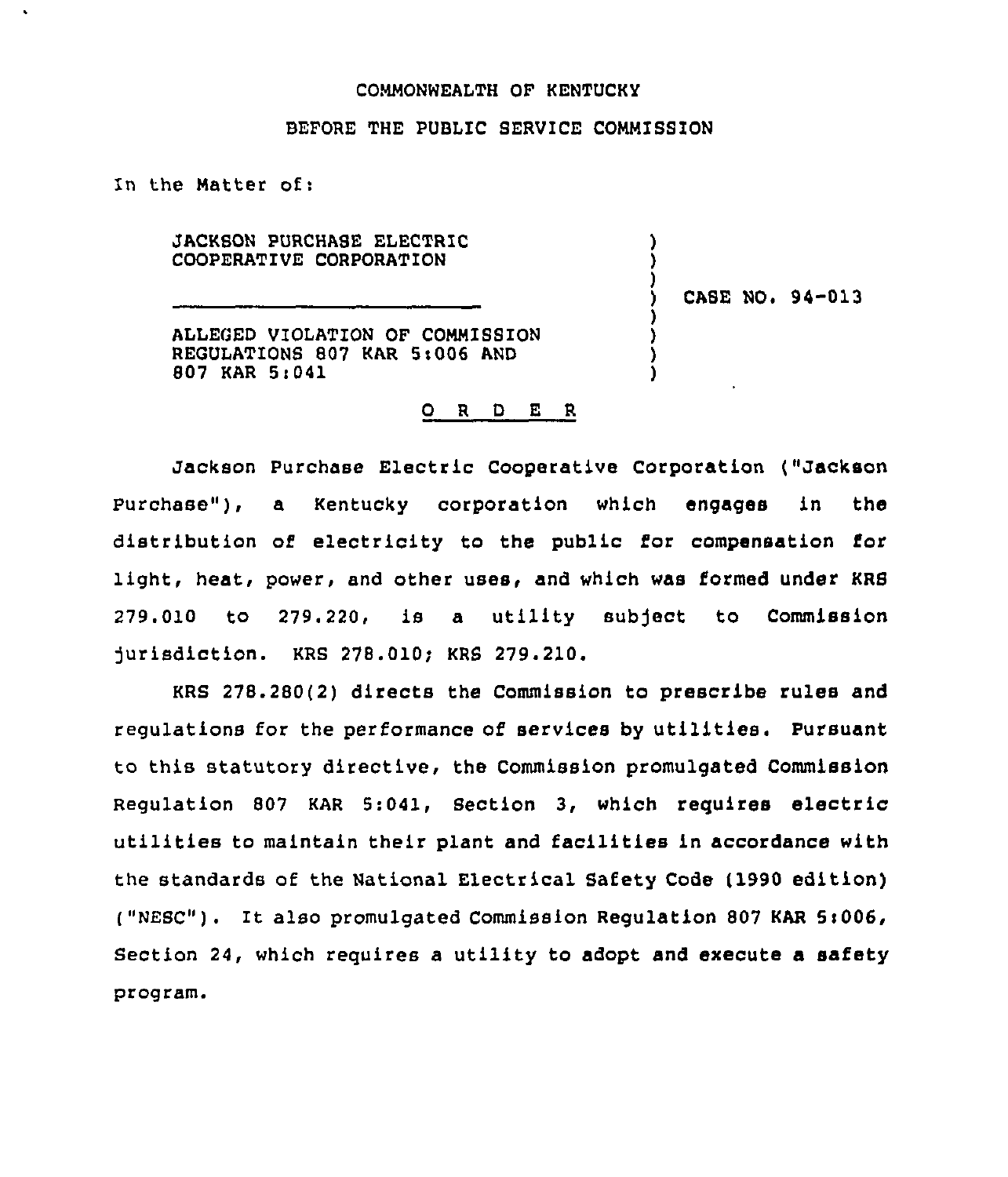Commission Staff has submitted to the Commission an Electrical Utility Accident Investigation Report dated October 21, 1993, appended hereto, which alleges<

1. On August 20, 1993, Gregory M. Conyers was fatally injured while setting a new utility pole at 1475 Powers Road, Paducah, Kentucky.

2. John A. Martin was injured in the same incident.

3. At the time of the incident, Conyers, Martin, Terry Dublin, and Bill McElya were setting an in-line pole in a single phase 7200-volt overhead line. Martin and Conyers were framing the new pole which was leaning against <sup>a</sup> derrick truck's front tire. McElya was operating the derrick truck and was digging the hole for the pole. Dublin was working near the auger of the derrick truck.

4. The 7200-volt line was not deenergized or covered with a protective device or spread.

5. The derrick truck's boom came into contact with the 7200 volt line and energized the truck. As a result, Martin and Conyers received strong electric shocks. Conyers fell to the ground. As he attempted to right himself, Conyers grabbed the derrick truck'8 rear step and was electrocuted.

6. At the time of the incident, Conyers, Dublin, Martin, and McElya were employees of Jackson Purchase and acting within the scope of their employment.

7. At the time of the incident, McElya was in charge of the work crew.

 $-2-$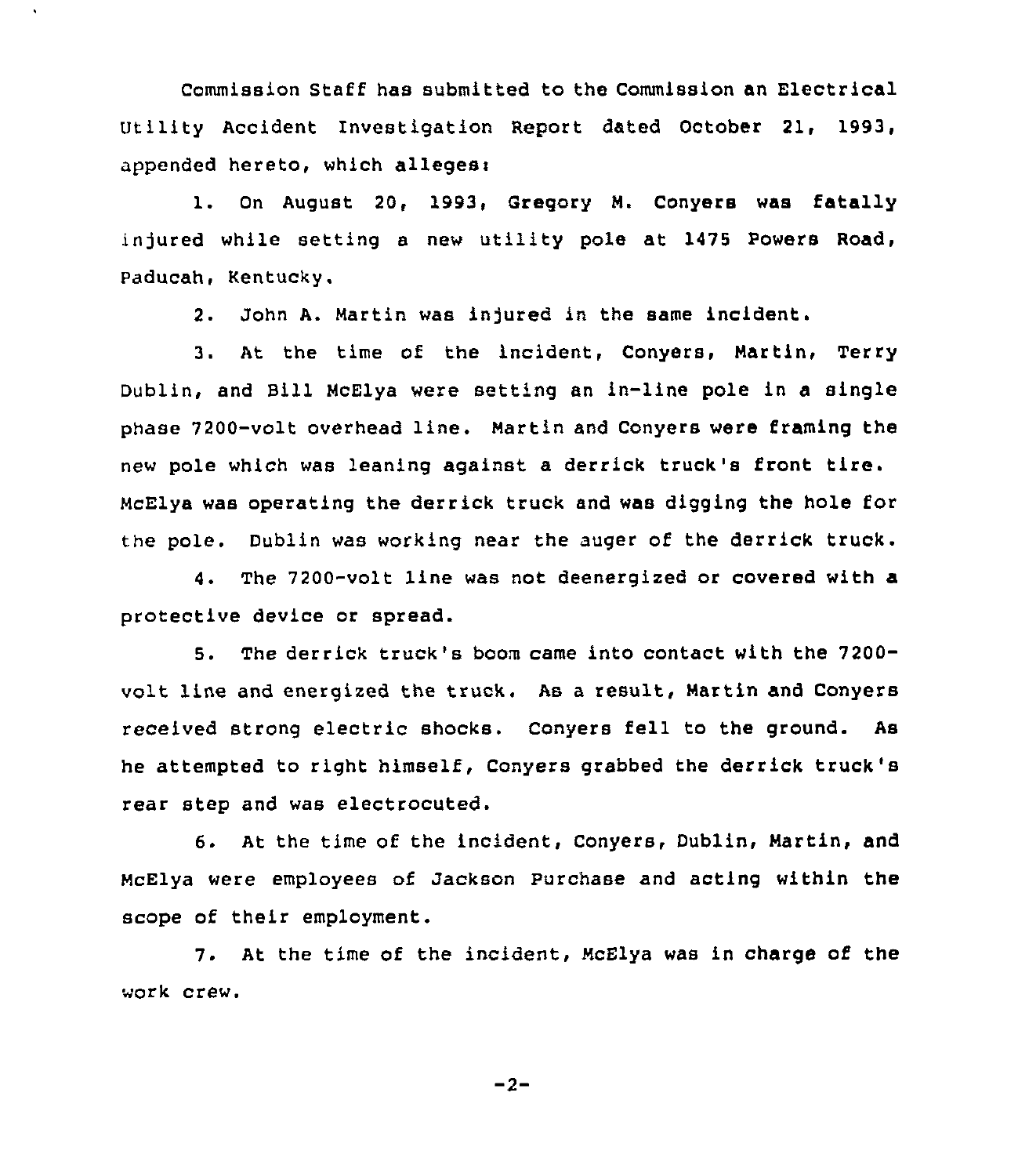8. At the time of the incident, no member of the work crew was wearing protective clothing or using protective equipment.

9. At the time of the incident, the derrick truck was not bonded to an effective ground.

10. NESC Section 422A.2 requires employees standing on the ground or in contact with grounded objects to avoid contact with trucks which are not bonded to an effective ground and being used to set, move, or remove poles in or in the vicinity of energized lines unless these employees are wearing suitable protective equipment,

11. NESC Section 420C.5 prohibits <sup>a</sup> person from bringing any conductive object, without a suitable insulating handle, within certain distances of any exposed energized part.

12. American Public Power Association Safety Manual (Eighth edition) ("APPA") Rule 519d requires conductors to be deenergized, covered with protective devices or spread, or the use of pole guards when setting utility poles between or near conductors energized above 600 volts. It also prohibits the attachment of ground wires on a utility pole higher than 10 feet from the ground.

13. APPA Rule 520 prohibits the operation of mechanical equipment within certain distances of any energized line or equipment unless that equipment is certified for work on the proper voltage or certain safety precautions are taken.

14. At the time of the incident Jackson Purchase had adopted the APPA as part of its safety program.

$$
-3-
$$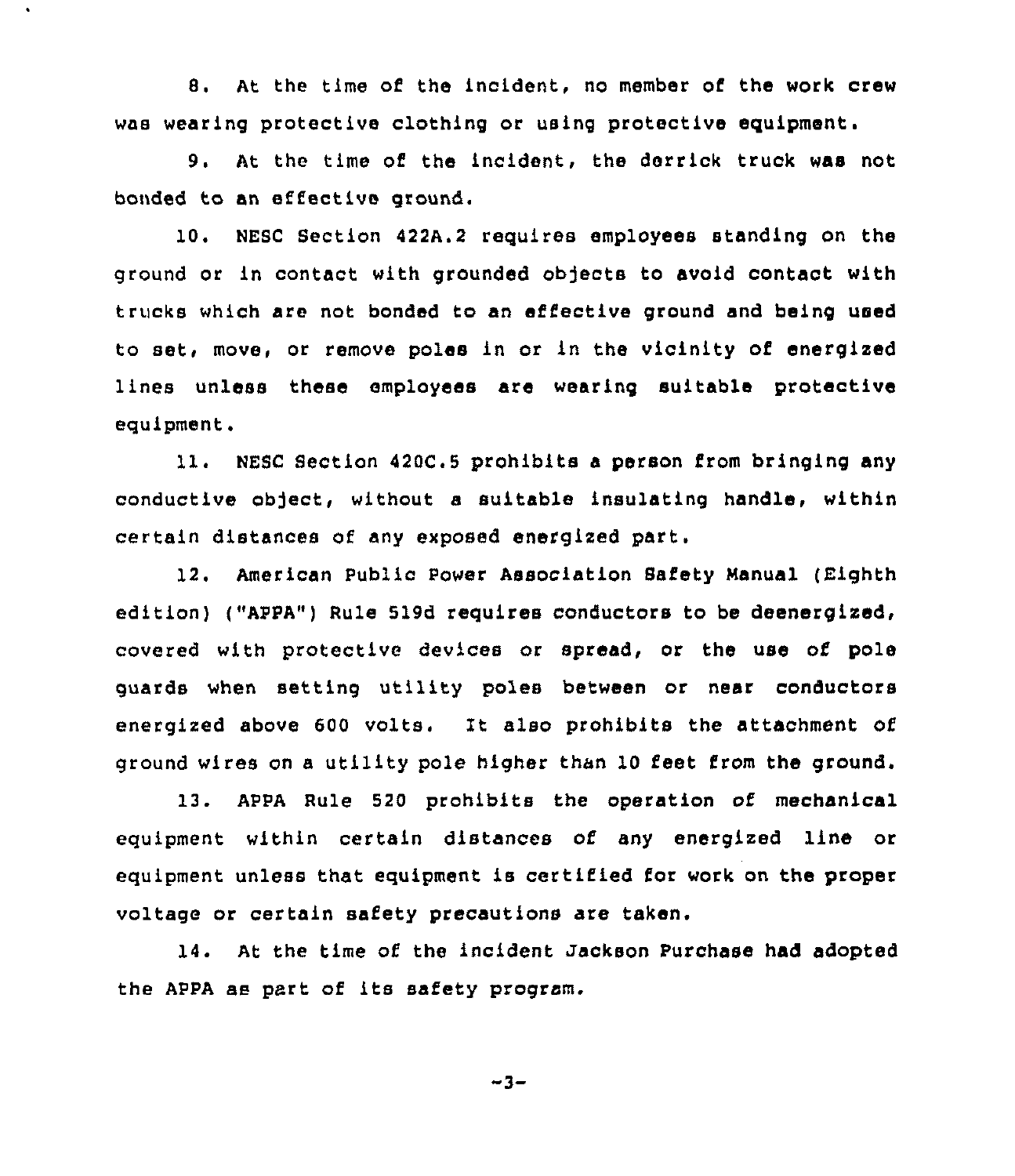15. While attempting to set the pole, Conyers, Dublin, Martin, and McElya failed to comply with NE8C 8ections 422A.2 and 420C.5 and APPA Rules 519d and 520.

 $\ddot{\phantom{0}}$ 

16. McElya failed to see that all safety and operating proceduree wore observed by those under his direction, His failure is a violation of NESC Rule 421A which requires a person in charge to adopt such precautions as are within his authority to prevent accidents and to see that all safety rules and operating procedures are observed by those under his direction.

17. As a result of these failures, Jackson Purchase is in probable violation of Commission Regulations 807 KAR 5:006, Section 24, and 807 KAR 5i041, Section 3.

Based on its review of the Electrical Utility Accident Investigation Report and being otherwise sufficiently advised, the Commission finds that prima facie evidence exists that Jackson Purchase has failed to comply with Commission Regulations 807 KAR 5i006, Section 24, and 807 KAR 5i041, 8ection 3.

The Commission, on its own motion, HEREBY ORDERS that:

1. Jackson Purchase shall appear before the Commission on pebruary 23, 1994, at 10i00 a.m., Eastern Standard Time, in Hearing Room <sup>1</sup> of the Commission's offices at 730 Schenkel Lane, Frankfort, Kentucky, for the purpose of presenting evidence concerning the alleged violations of Commission Regulation 807 KAR 5:006, Section 24, and <sup>807</sup> KAR 5i041, Section 3, and of showing cause why it should not be subject to the penalties prescribed in KRS 278.990(1) for these alleged violations.

-4-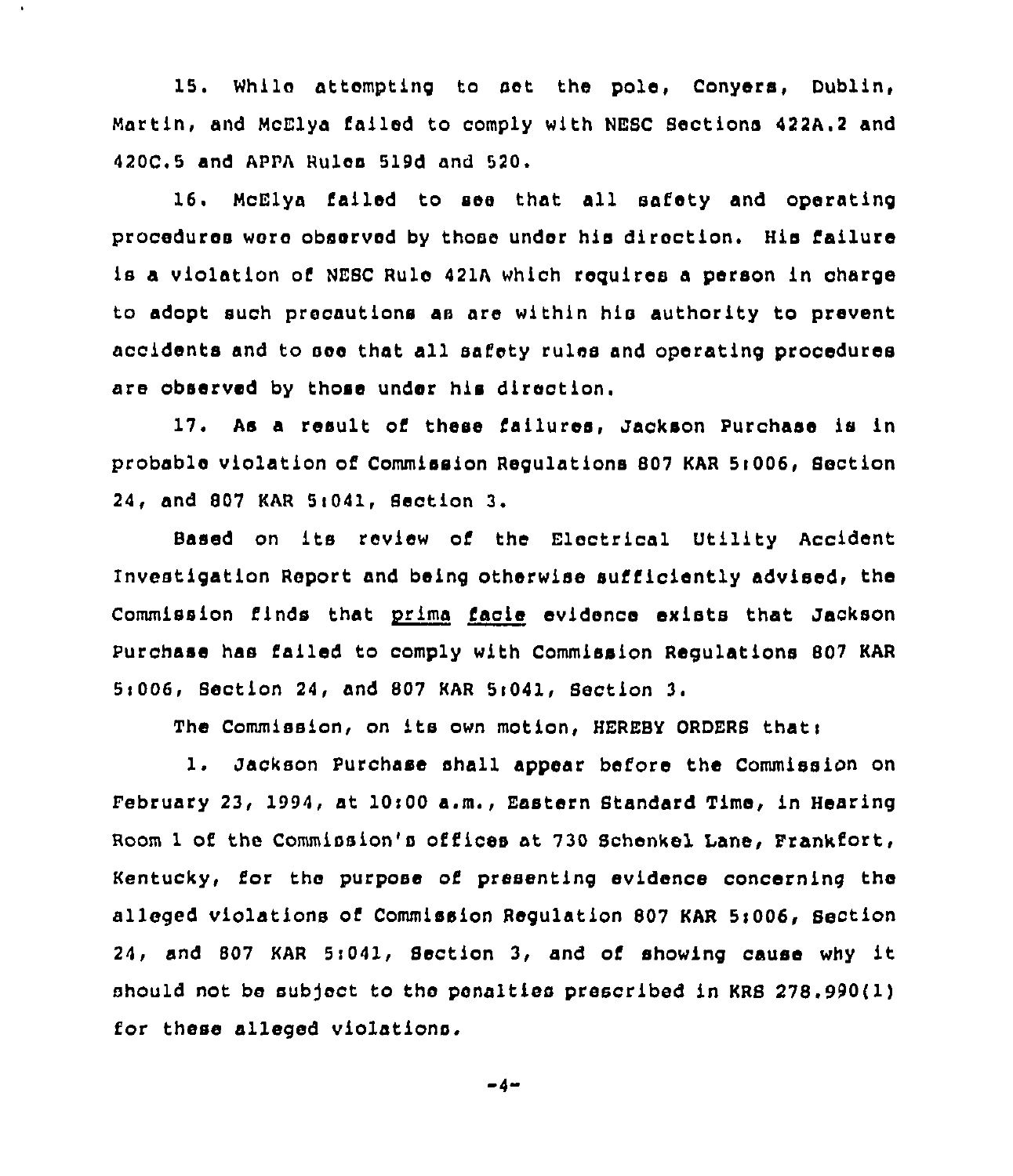2. Jackson Purchase shall submit to the Commission, within 20 days of the date of this Order, a written response to the allegations contained in the Electrical Utility Accident Investigation Report.

3. The Electrical Utility Accident Investigation Report of October 21, 1993, a copy of which is appended hereto, is made part of the record of this proceeding,

4. Any motion reguesting any informal conference with Commission Staff for any purpose shall be filed with the Commission no later than 20 days from the date of this Order.

Done at Frankfort, Kentucky, this 12th day of January, 1994.

PUBLIC SERVICE COMMISSION

nairman

Vice Chairma

commidsioner

ATTEST:<br>
Executive Director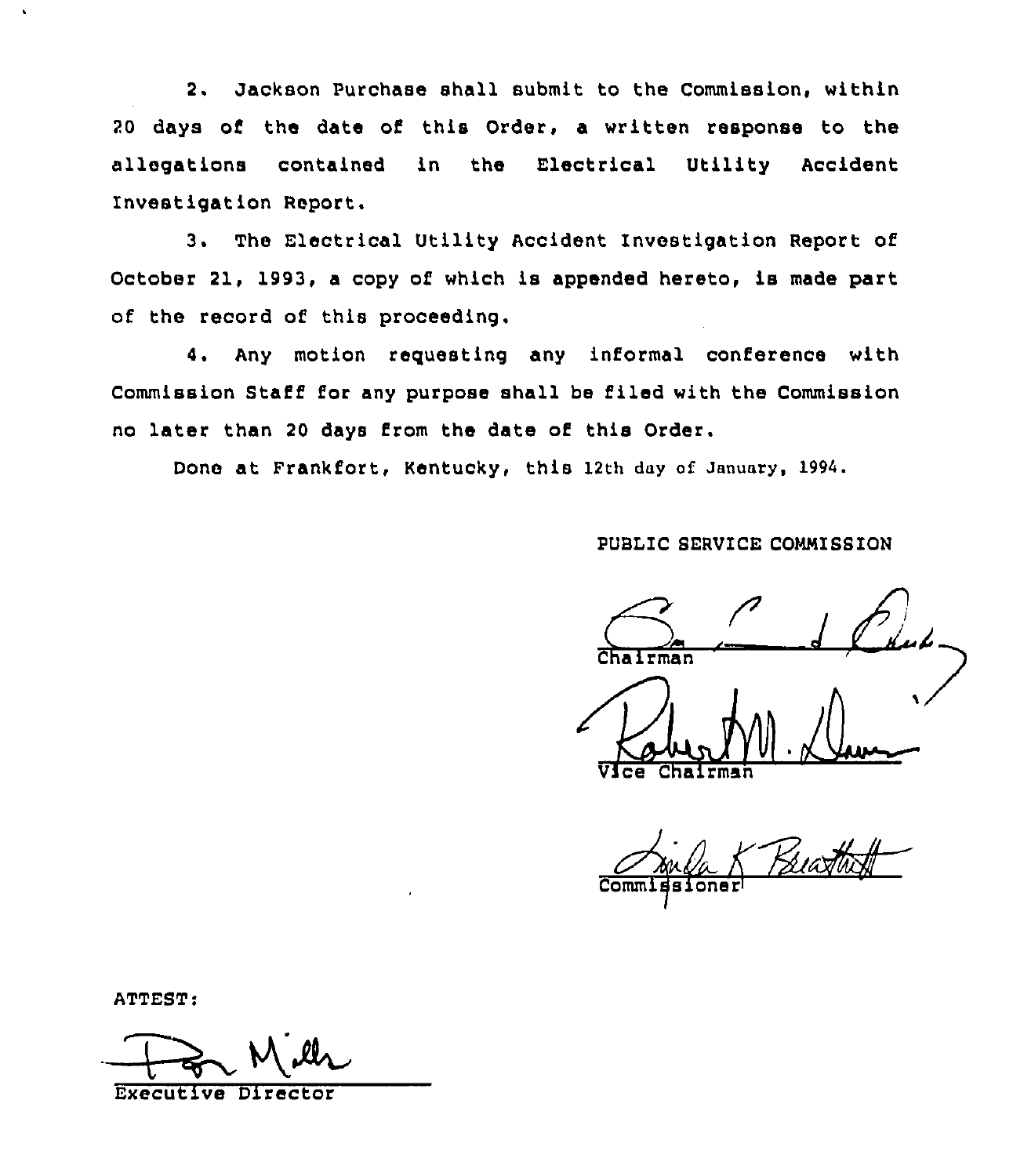### **RYYENUIX**

 $\ddot{\phantom{a}}$ 

APPENDIX TO AN ORDER OF THE KENTUCKY PUBLIC SERVICE CONMISSION IN CASE NO. 94- 013 DATED Jnnunry 12, 1994

# ELECTRICAL UTILITY ACCIDENT INVESTIGATION

| DATE OF THIS REPORT 10/21/93 SUBMITTED BY John W. Land                                                                                                                                                                               |
|--------------------------------------------------------------------------------------------------------------------------------------------------------------------------------------------------------------------------------------|
|                                                                                                                                                                                                                                      |
| ACCIDENT REPORTED BY Donald Schaefer                                                                                                                                                                                                 |
| DATE AND TIME ACCIDENT OCCURRED $\frac{8}{16}{93} - \frac{12}{145}$ p.m. (CDT)                                                                                                                                                       |
| DATE & TIME UTILITY LEARNED OF ACCIDENT $B/16/93 - 12:45$ p.m. (CDT)                                                                                                                                                                 |
| DATE & TIME ACCIDENT REPORTED $8/16/93 - 3:16$ p.m. (E8T)                                                                                                                                                                            |
| DATE OF ACCIDENT INVESTIGATION 8/17/93                                                                                                                                                                                               |
| DATE SUMMARY WRITTEN REPORT WAS RECEIVED FROM UTILITY 8/20/93                                                                                                                                                                        |
| PERSONS ASSISTING IN THE INVESTIGATION See Attachment B________                                                                                                                                                                      |
| NAME OF VICTIM(S) 1. Gregory M. Conyers BEX M MGE 30                                                                                                                                                                                 |
| FATAL Yes NAME OF EMPLOYER: Jackson Purchase RECC                                                                                                                                                                                    |
| INJURIES Burns to hands, feet, and back <b>compared to the set of the set of the set of the set of the set of the set of the set of the set of the set of the set of the set of the set of the set of the set of the set of the </b> |
| NAME OF VICTIM(S) 2. John A. (Tony) Martin SEX M AGE 32                                                                                                                                                                              |
| PATAL No NAME OF EMPLOYER: Jackson Purchase RECC                                                                                                                                                                                     |
| INJURIES Shock ______________                                                                                                                                                                                                        |
| LOCATION OF ACCIDENT SITE (McCracken County) 1/2 mile south of                                                                                                                                                                       |
| Highway 131 at 1475 Powers Road Paducah, Ky.                                                                                                                                                                                         |
| DESCRIPTION OF ACCIDENT Bill McElya, Tony Martin, Terry Dublin and                                                                                                                                                                   |
| Greg Conyers employees of Jackson County RECC were in the process                                                                                                                                                                    |
| of setting an in-line pole in a single phase 7.2 KV overhead line                                                                                                                                                                    |
| when the accident occurred. Bill McElya was digging the hole for                                                                                                                                                                     |
| the pole when the boom of the digger derick truck inadvertently                                                                                                                                                                      |
| contacted the 7.2 KV line. Martin and Conyers were framing the                                                                                                                                                                       |

 $\overline{a}$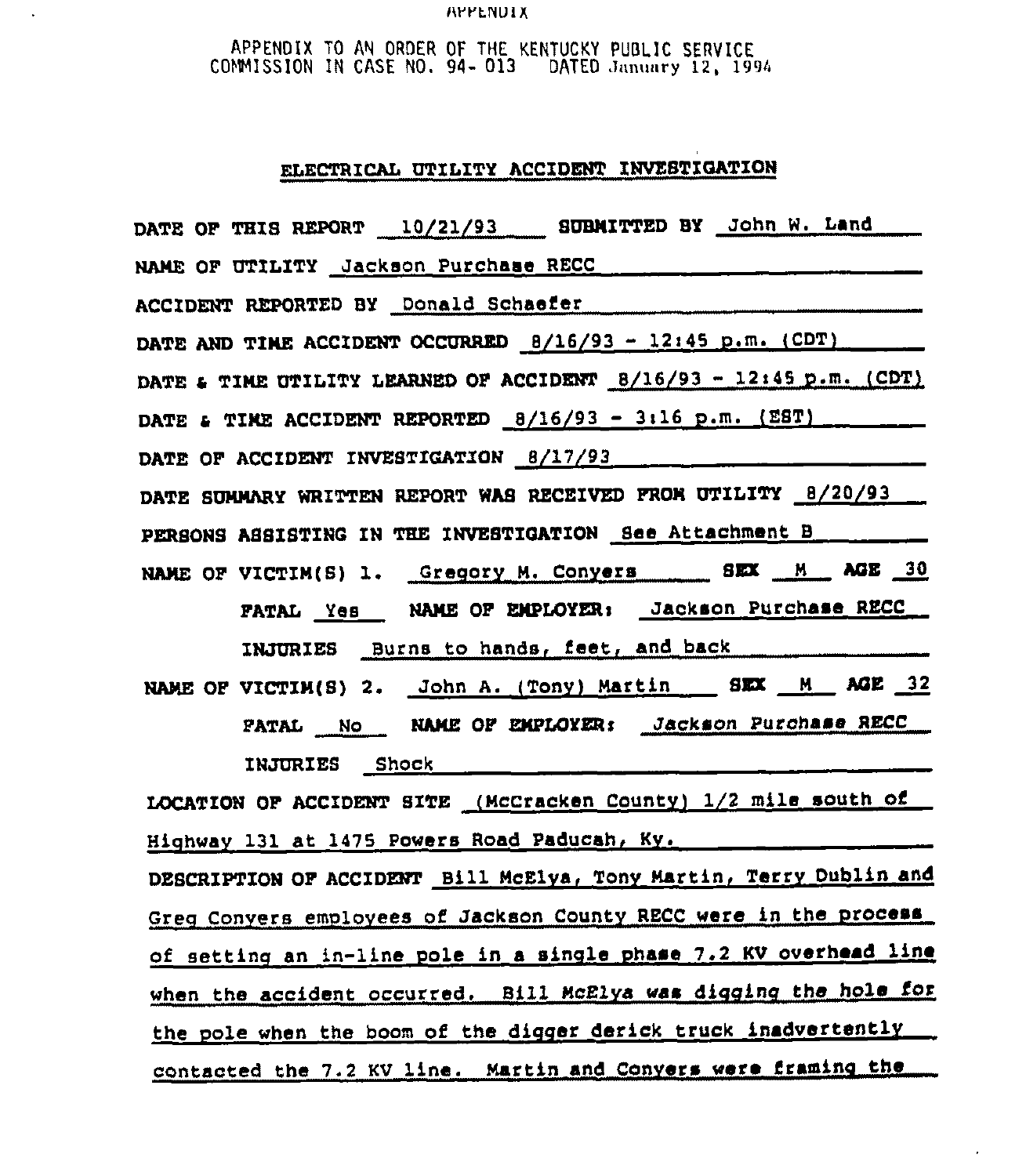ELECTRICAL UTILITY ACCIDENT INVESTIGATION (Continued) new pole which was alleged to have been against the front tire on the truck which resulted in Martin and Conyers being shocked and apparently caused Convere to fall. It is believed that Conyera was fatally injured when he tried to get up and apparently grabbed hold of the rear step on the truck which had become energized. Terry Dublin was near the auger of the digger derick truck at the time of the accident. SOURCE OP INPORMATION See attachments 8 Jackson Purchase

Personnel.

PROBABLE VIOLATIONS OP COMMISSION REGULATIONS Commission Requlation 807 KAR 5:041 (Electric), Section 3(2) requires that each electric utility construct and maintain its plant in accordance with the National Electric Safetv Code, ANSI C-2 1990 Edition ("NESC"). Commission Reculation 807 KAR Si006 (General Rules), Section 24, requires that each utility shall adopt and execute a safety program. Jackson Purchase RECC had adopted the American Public Power Association Safety Manual, Eichth Edition ("APPA") as part of its safetv prooram. There are four probable violations involved in the accident and are as follows: (1) The NESC Section 42 subsection 421 A. 1  $6$  2 requires a person in charge to adopt such precautions as are within his authority to prevent accidents and see that the safety rules and operating procedures are observed.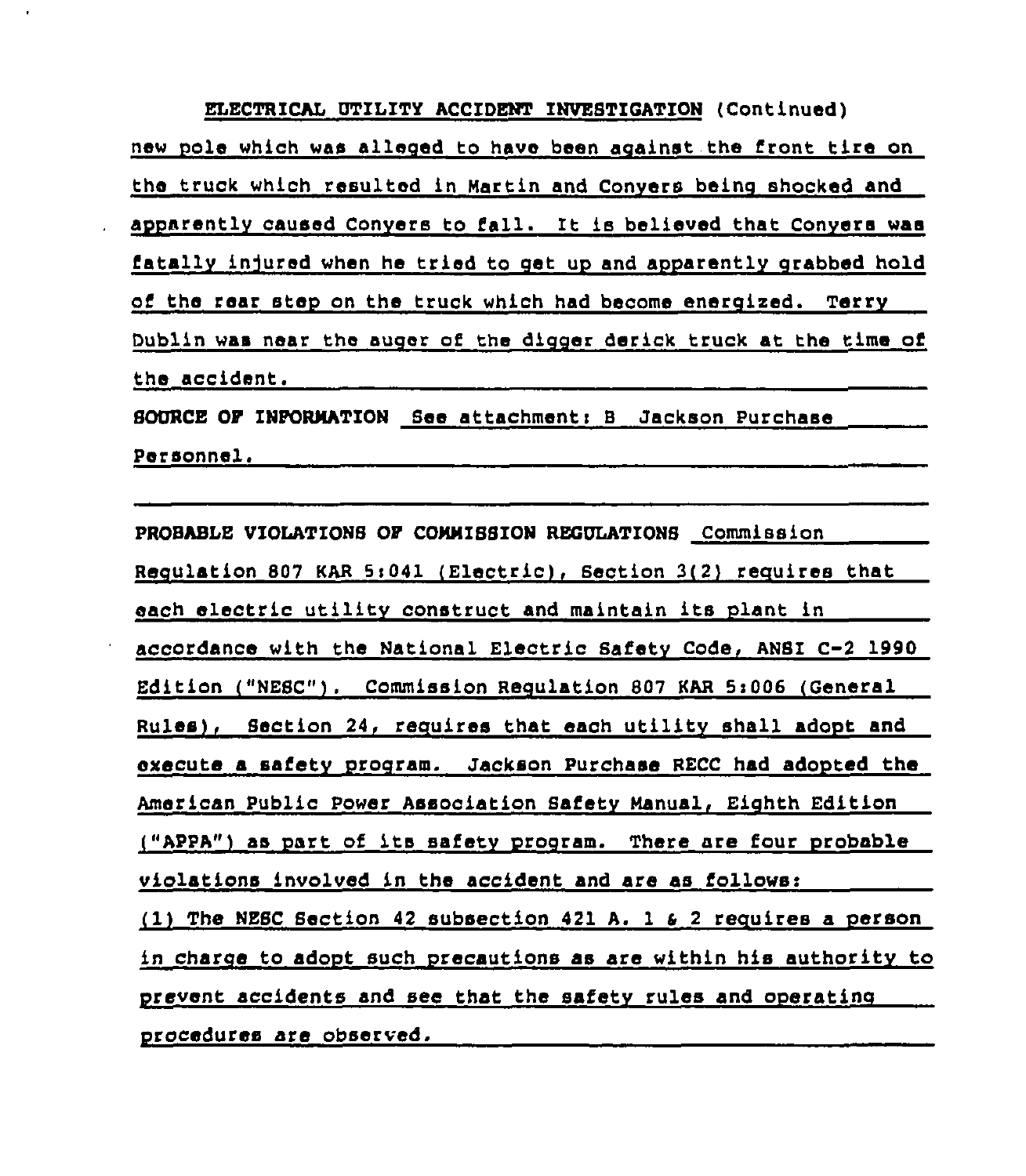ELECTRICAL UTILITY ACCIDENT INVESTIGATION (Continued) (2) The MESC Section <sup>42</sup> subsection <sup>422</sup> A. 2. states that trucks or other ecuipment, which are not bonded to an effective around. beinq used to set, move, or remove poles in or in the vicinity of energized lines shall be avoided by employees standing on the ground or in contact with grounded objects unless employees are wearinq suitable protective ecuipment.

(3) The APPA Section 5 subsection 519 (d)(1)(4) requires that if safe clearance cannot be maintained, the conductors shall be deenergized, covered with protective devices, spread, or pole quards shall be used to minimize accidental contact. Ground wires shall not be attached on the pole higher than 10 feet from the ground.  $(4)$  The NESC Section 42 subsection 420 C.5.  $-$  subsection 441 A.1. and APPA Section <sup>5</sup> subsection 520 states that Derrick Trucks with exception of ecuipment certified for work on the proper voltage, shall not be operated closer to any energized line or equipment than the clearance set forth in Table 5-1 unless: (1) An insulated barrier is installed between the energized part and the mechanical equipment, or (2) The mechanical equipment is crounded, or (3) The mechanical eauipment is insulated, or (4) The mechanical eguipment is considered as enercized. RECOMMENDATIONS It is recommended that the Commission consider action in accordance with KRS 278.990, due to Jackson Purchase RECC's employees probable violation of Commission Regulations 807 KAR 5:041, Section 3(2) and 807 KAR 5:006, Section 24.

CORRECTIVE ACTION None taken at this time.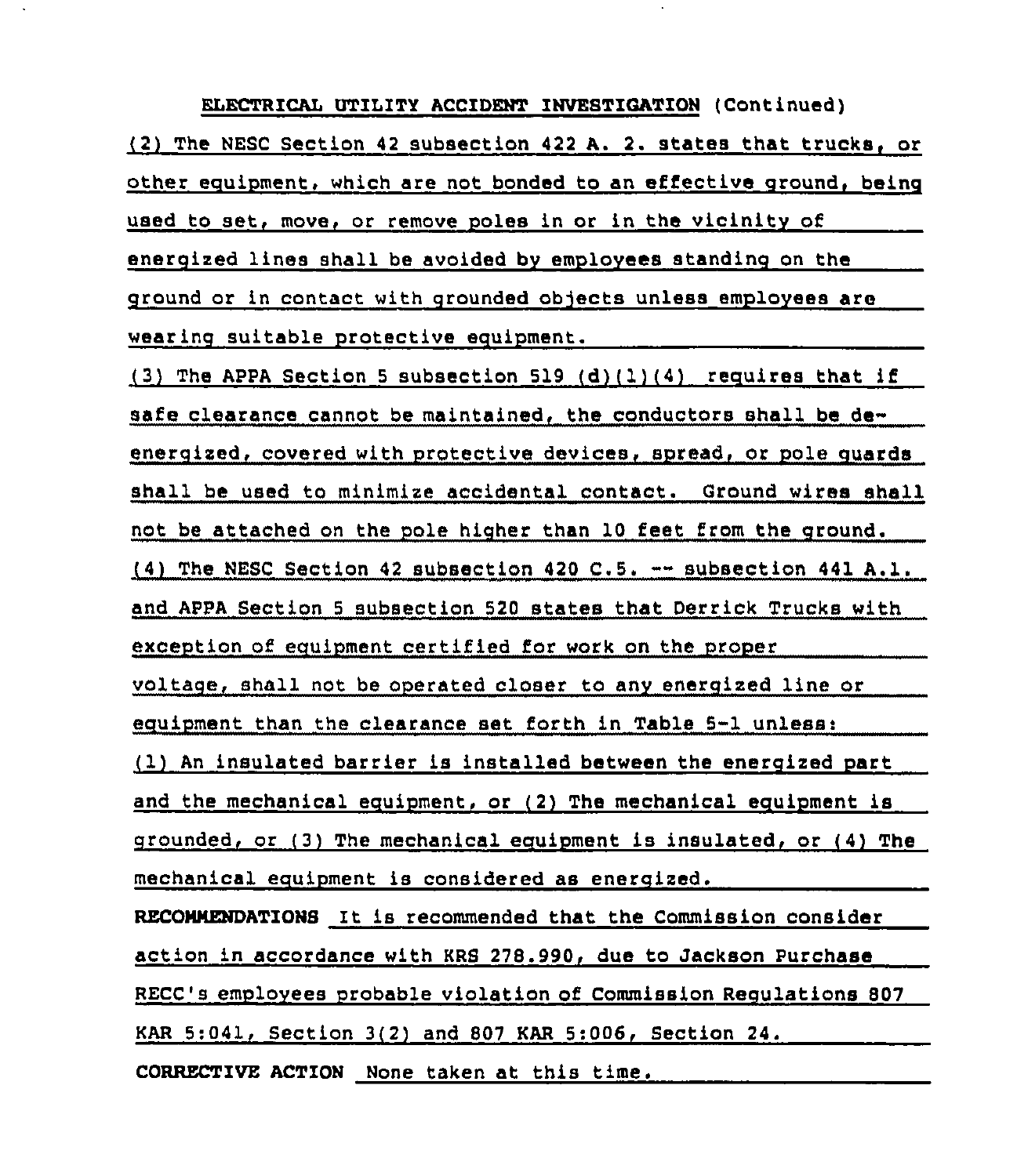### ELECTRICAL UTILITY ACCIDENT INVESTIGATION (Continued LINE CLEARANCES

 $\sim$ 

|                                                    | As Measured                                       | <b>Minimum Allowed</b><br>by NESC |
|----------------------------------------------------|---------------------------------------------------|-----------------------------------|
|                                                    |                                                   | 1990<br>Editions                  |
| A. AT POINT OF ACCIDENT                            |                                                   |                                   |
| Phase conductor to<br>ground elevation:            | $24 - 2$ $1/2$ "                                  | $18' - 6''$                       |
| Neutral conductor to<br>ground elevation:          | $18' - 2''$                                       | $15' - 6''$                       |
| Communication conductor<br>to ground elevation:    | $16' - 8$ $1/2"$                                  | $15' - 6''$                       |
| Phase conductor to<br>structure:                   | N/A                                               | N/A                               |
| Neutral conductor to<br>structure:                 | N/A                                               | N/A                               |
| Communication conductor<br>to structure:           | N/A                                               | N/A                               |
| AT LOWEST POINT OF SPAN<br>в.                      |                                                   |                                   |
| Phase conductor to<br>ground elevation:            | $24 - 2$ $1/2$ "                                  | $18 - 6$ "                        |
| Neutral conductor to<br>ground elevation:          | $18' - 2''$                                       | $15' - 6''$                       |
| Communication conductor<br>to ground elevation:    | $16' - 8$ $1/2''$                                 | $15' - 6''$                       |
| $\mathbf{c}$ .<br><b>SPAN LENGTH</b><br>496 feet   |                                                   |                                   |
| Date the line or facilities were constructed: 1993 |                                                   |                                   |
| Voltage of line or facilities: 7.2 KV              |                                                   |                                   |
| Date last inspected by utility:                    | 1992                                              |                                   |
| <b>Otility:</b>                                    | Jackson Purchase Electric Cooperative Corporation |                                   |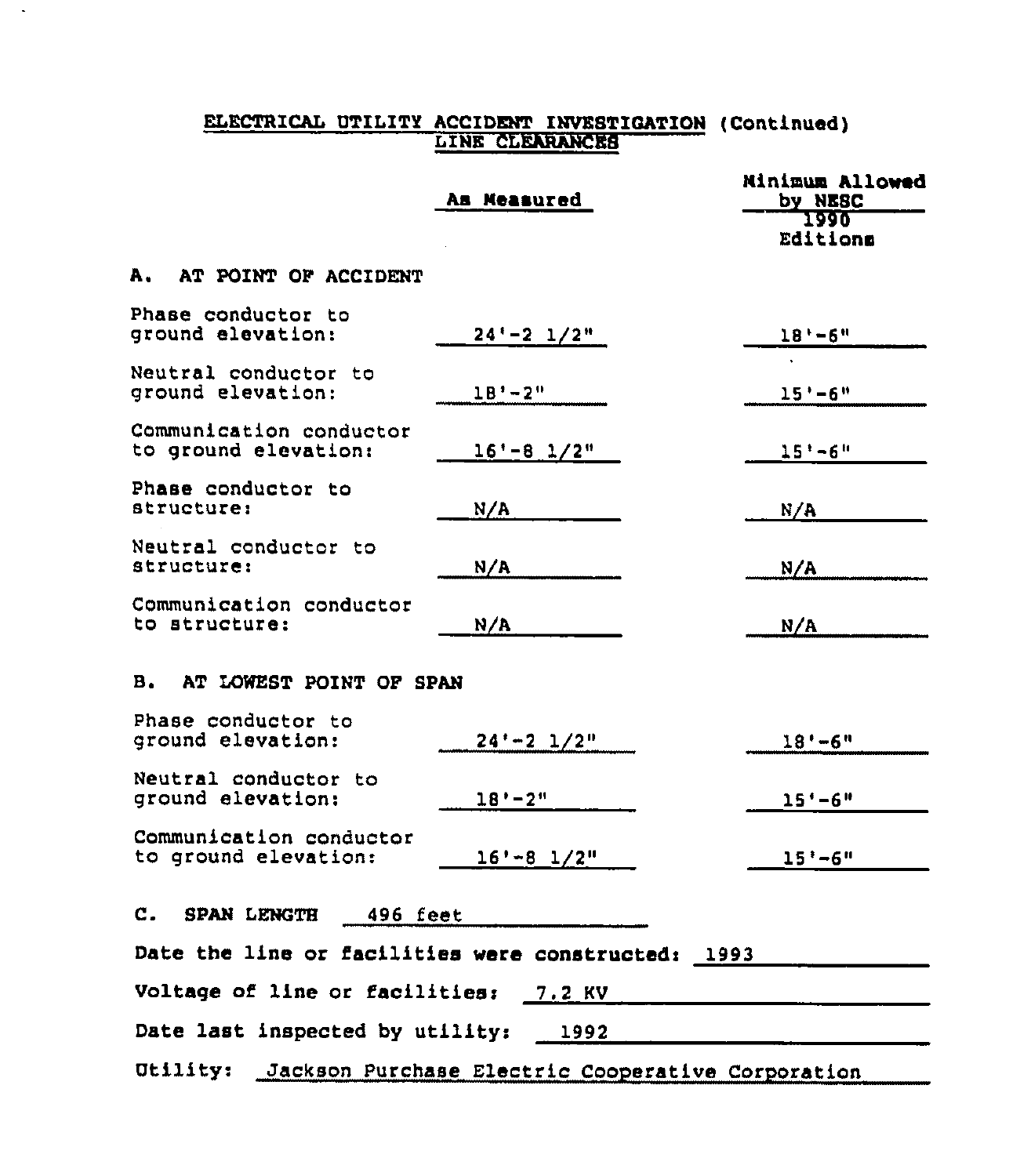## ELECTRICAL UTILITY ACCIDENT INVESTICATION (Continued)

 $\ddot{\phantom{a}}$ 

Date: 8/17/93 Time: Approximately 2 P.M.(CST) Approximate temperature: Approximately 95 degrees F. Measurements made by: John W. Land and Martha N. Norton of the PSC Engineering Staff.

John Land Submitted by: